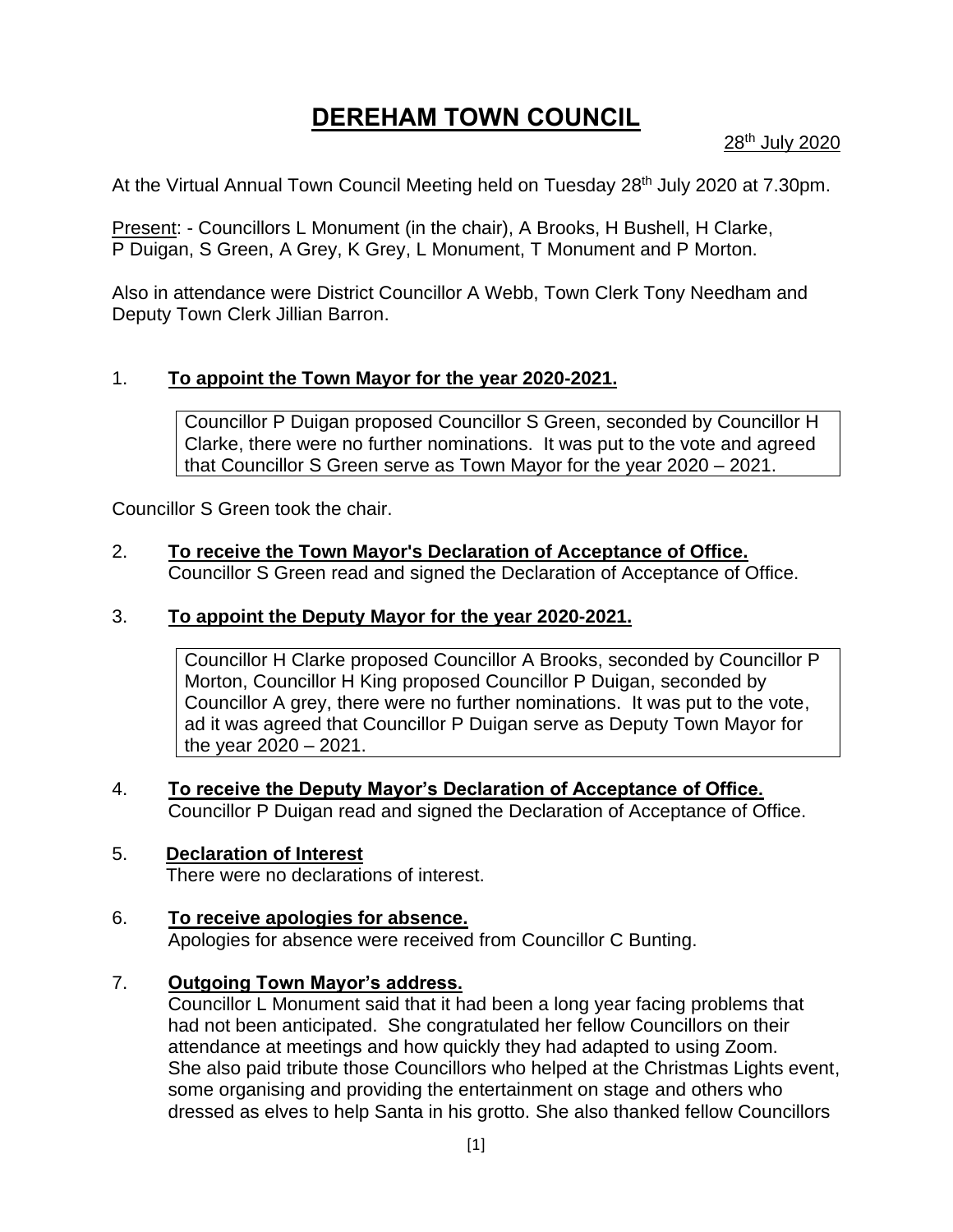who helped those self-isolating during Covid 19 with their shopping and other things.

Councillor L Monument said it had not been a good year for the Council losing two long term full time members of staff due to retirement, two part time members of staff. Councillor L Monument continued by thanking the Town Clerk, Deputy Clerk and the remaining Town Council Officer for all their hard work in keeping the Town Council offices running even though it meant some staff working weekend. A temporary member of staff has now been taken on. Councillor L Monument also thanked all members of the Town Council's outside staff who have continued to work safely cleaning and checking play equipment more frequently, also the public toilets.

The Town Councils market had continued to run throughout the pandemic with it's food stall but now more stalls are able to return and it is increasing in size again.

Councillor L Monument said that she would hand over the chain virtually to Councillor S Green and give him her support. She hoped that all Councillors would now work together for the good of the Town and forget about the them and us with staff.

#### 8. **To receive tributes to outgoing Mayor.**

The Mayor, Councillor S Green thanked Councillor L Monument for all her hard work and said that he had learnt a lot from just watching her. He said that the Corona Virus had had a big impact but it was now time to move forward and work together for the Town.

Councillor K Grey thanked Councillor L Monument for being Mayor in a difficult year, she also thanked the remaining office staff.

Councillor H Clarke reiterated his fellow Councillors words of thanks.

Councillor P Duigan added his thanks, echoing others thanks for a challenging year.

Councillor T Monument said 'Thanks Mum'.

## 9. **To receive announcements.**

Councillor L Monument said that as the Mayoral Chain would not been worn at the moment then this would be an ideal time for it to go in for the repairs on the damage it has suffered over many years, also the engraving needed could be carried out.

The Mayor, Councillor S Green said that at an on call meeting with Sam Chapman-Allen from Breckland Council he had been advised that there would be funding available for post Covid projects and asked for Councillors to come forward with any ideas.

Councillor H Clarke said a criteria would for this would be most welcome.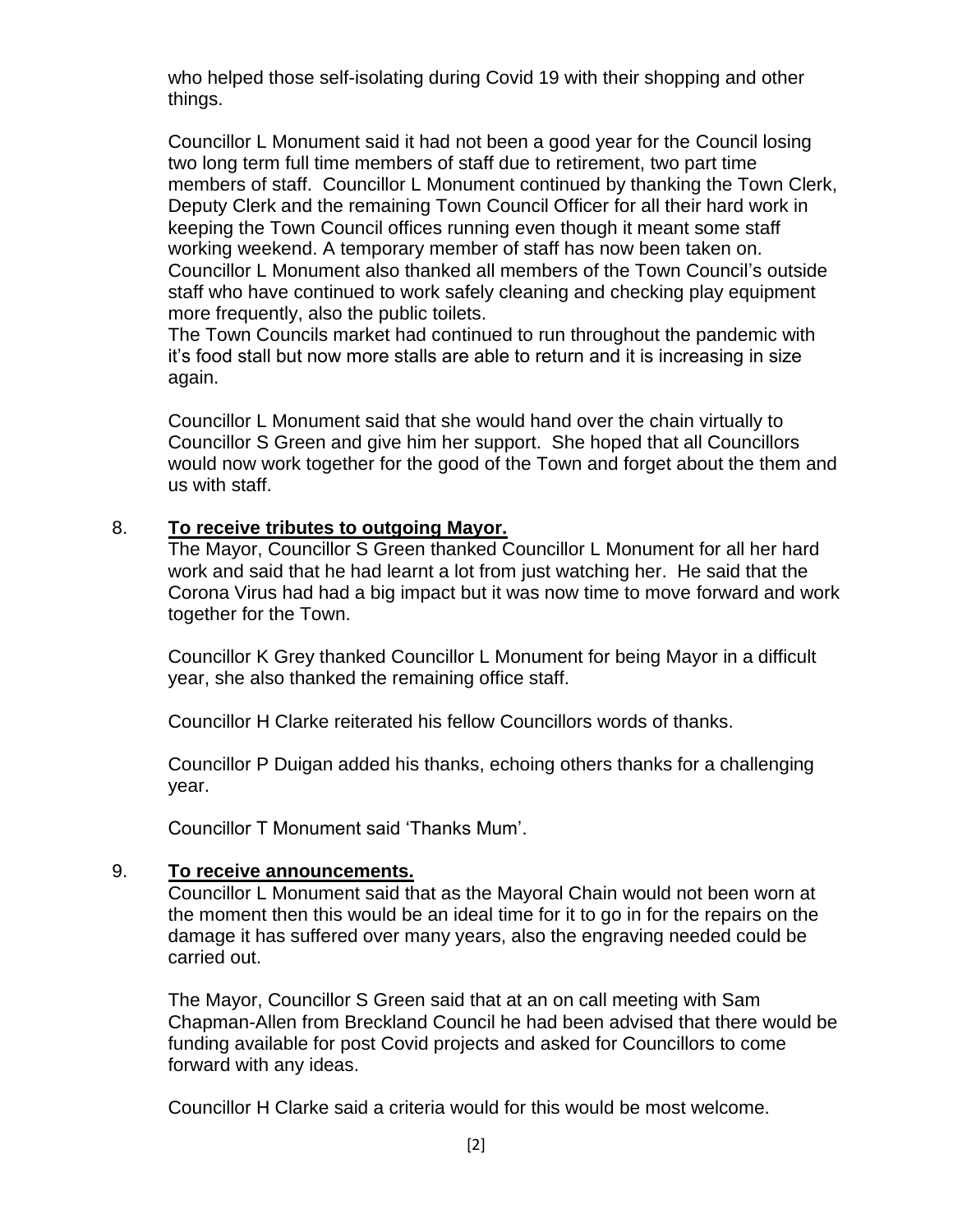Councillor L Monument said that the funding would be mainly to revive the town centre and the hospitality businesses.

# 10. **To agree that Cllr L Monument continues to lead on outstanding staffing matters.**

Proposed by Councillor P Duigan, seconded by Councillor L Monument, it was agreed that this item be deferred to the August Full Council meeting and be discussed below the line

## 11. **To agree membership of Committees.**

Councillor H Clarke said that there was one Committee that related to item 10 that he was not comfortable with its present membership.

The Mayor, Councillor S Green proposed that all Committees, with the exception of the Personnel Committee remain the same, seconded by Councillor K Grey and agreed.

Councillor H Clarke proposed that the Personnel Committee comprise of the following: Councillors A Brooks, C Bunting, H Clarke, S Green, L Monument and T Monument, seconded by Councillor A Brooks and put to the vote, the proposal failed.

Councillor S Green proposed that the Personnel Committee remained the same, seconded by Councillor A Grey and put to the vote, the proposal stands and the Personnel Committee remains the same.

Councillor A Brooks said that she did not feel comfortable being on the Personnel Committee and would like to stand down.

## **Committees**

## **Plans**

*Responsible for considering and commenting on all building plans submitted for comment by Breckland Council All Councillors*

## **Committee Cycle A**:

Heritage & Open Spaces

*Responsible for; open spaces, Bishop Bonner's Cottage, Windmill, Street Furniture, Town Sign, Explosive Store, Closed Churchyard, Commons*

## Recreation

*Responsible for; allotments, Play Areas and Open spaces*

# **Committee Cycle B**:

Markets & Buildings *Responsible for; Assembly Rooms Memorial Hall, Fleece Meadow, Markets.*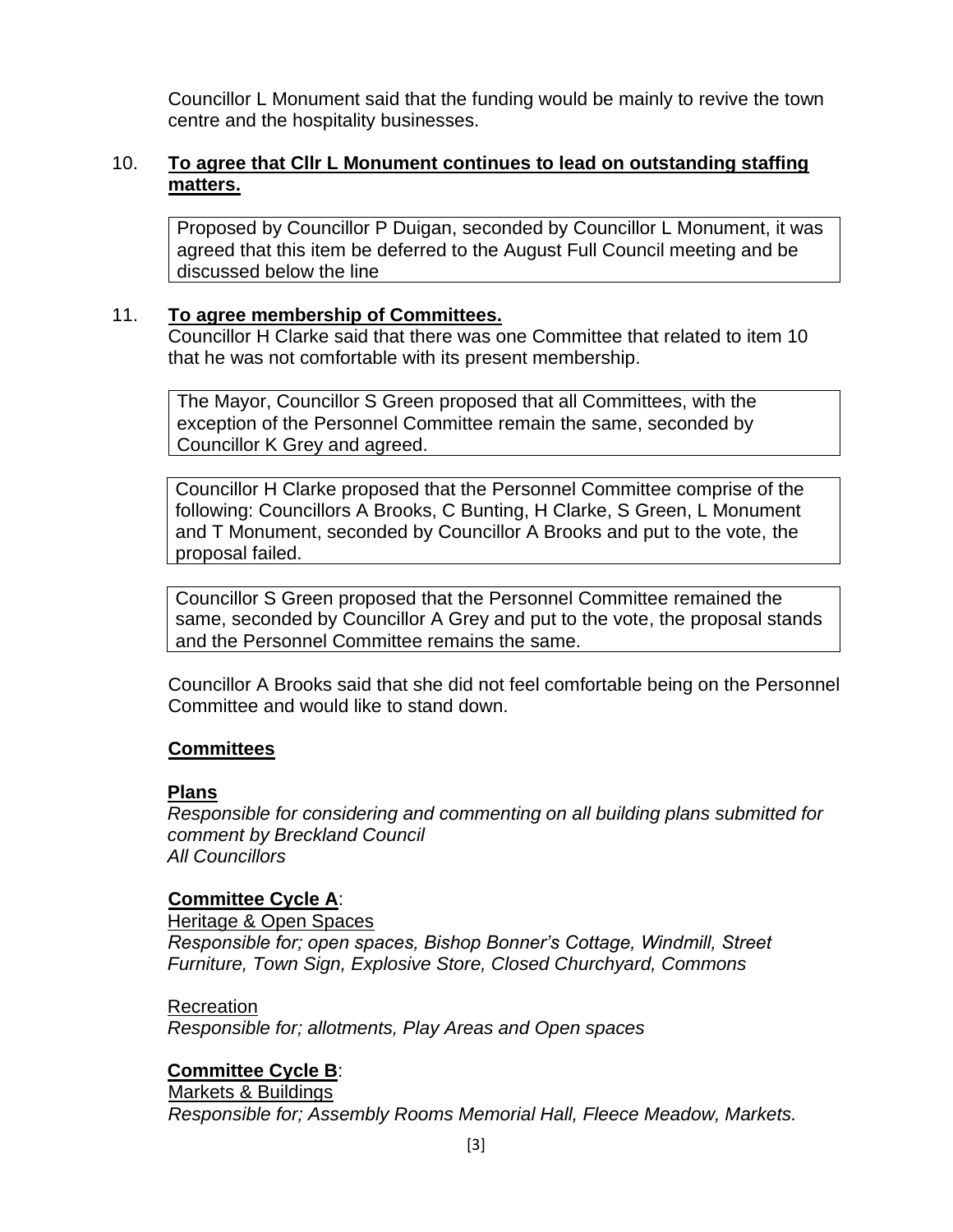Social & Welfare *Responsible for; War Memorial, Dereham Community Car Scheme, Twinning, Cemetery, Barwell Court toilets, Christmas Tree and Christmas lights.*

#### **Other Committees/Working Parties**

Finance & Governance *Responsible for; Grants, Audits, Accounts, Budgets*

Personnel Committee

*Responsible for; Wage Reviews, Appeals, staffing structure and policies.* 

The Mayor and Deputy Mayor are ex-officio members of all Committees (subject to Standing Order 42).

#### 12. **To confirm representatives for outside bodies (normally appointed for 4 years) and to receive a brief report.**

It was agreed that the representatives for outside bodies remain the same.

(a) **Trustees of Charities:** Aaron Williamson's Charity

Dereham Relief In Need Charities

East Dereham Educational Charity Trust.

#### (b) **Representation on other bodies:**

Friends of Dereham Hospital

#### **Dereham Twinning Associations:**

- *Ruthen*
- *Caudebec:*

Dereham Windmill

Citizens Advice Bureau.

Chamber of Trade/Business Forum.

Civil Emergency Member (to liaise with Breckland Council Emergency Officer)

13. **To fix the dates and times of Council, Plans and Committee meetings.** The dates and times of Council, Plans and Committee meetings were agreed subject to amending the dates in April to read 13<sup>th</sup> and 27<sup>th</sup>.